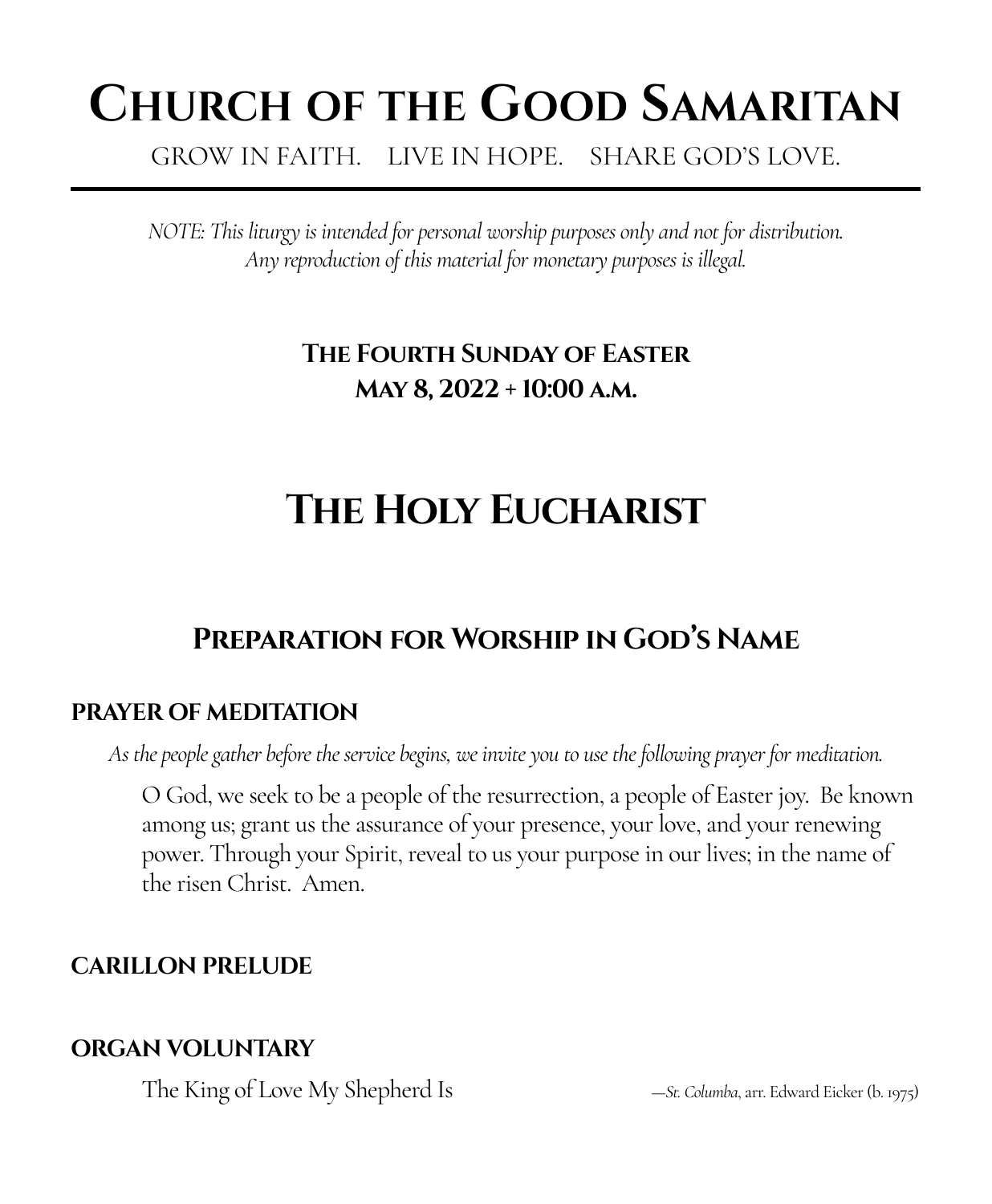# THE LITURGY OF THE WORD

HYMN "Bring many names, beautiful and good" Standing, all who are able; everyone sings.

|                |                                 |                       |                          | $\ddot{\boldsymbol{\Theta}}$      |           |                    |                          |                    |                          |           | $\overline{O}$     |                          |         |
|----------------|---------------------------------|-----------------------|--------------------------|-----------------------------------|-----------|--------------------|--------------------------|--------------------|--------------------------|-----------|--------------------|--------------------------|---------|
| $\mathbf{1}$   | <b>Bring</b>                    |                       | $man - y$                | names,                            |           | beau               | $\overline{\phantom{a}}$ | ti - ful           |                          | and       | good,              |                          |         |
| $\overline{2}$ | Strong                          |                       | moth - er                | God,                              |           | work -             |                          | ing night          |                          | and       | day,               |                          |         |
|                | 3 Warm                          |                       | fa - ther                | God,                              |           | hug                | $\overline{\phantom{a}}$ | $\frac{1}{2}$      | $ev -$                   | ery       | child,             |                          |         |
| $\overline{4}$ | Old,                            |                       | $ach - ing$              | God,                              |           | gray               |                          | with end -         |                          | less      | care,              |                          |         |
| 5              | Young,                          |                       | $grow - ing$             | God.                              |           | ea                 | ger,                     | on                 |                          | the       | move,              |                          |         |
| 6              | Great,                          |                       | $\frac{1}{\sqrt{2}}$ ing | God,                              |           | nev                | er                       | ful                | $\overline{\phantom{a}}$ | ly        | known,             |                          |         |
|                |                                 |                       |                          |                                   |           |                    |                          |                    |                          |           |                    |                          |         |
|                |                                 |                       |                          |                                   |           |                    |                          |                    |                          |           |                    |                          |         |
|                |                                 |                       |                          |                                   |           |                    |                          |                    |                          |           |                    |                          |         |
|                |                                 |                       |                          |                                   |           |                    |                          |                    |                          |           |                    |                          |         |
|                |                                 | cel - e - brate,      | in                       | par<br>$\sim$                     | $a -$     | ble<br>and         |                          | $sto - ry$ ,       |                          |           | $ho - li - ness$   |                          | in      |
|                | plan - ning all                 |                       | the                      | won - ders                        |           | of                 |                          | $cre - a - tion,$  |                          |           | set - ting each    |                          | $e -$   |
|                | $feel - ing$                    | all                   | the                      | strains of                        |           | hu - man           |                          | $\sin$ - $\sin$ g, |                          |           | $car - ing$        | and                      | for $-$ |
|                | calm - $ly$ pierc - ing         |                       |                          | $e$ - $vil's$                     |           | new                |                          | $dis - guis - es,$ |                          |           | glad of good       |                          | $sur -$ |
|                | say - $ing$                     | $\overline{p}$        | to                       | false - hood                      |           | and                |                          | un - kind - ness,  |                          |           | $\text{cry}$ - ing | out                      | for     |
|                |                                 | joy - ful dark - ness |                          | far                               | be - yond | our                |                          | $\sec$ - ing.      |                          | clos - er |                    | yet                      | than    |
|                |                                 |                       |                          |                                   |           |                    |                          |                    |                          |           |                    |                          |         |
|                |                                 |                       |                          |                                   |           |                    |                          |                    |                          |           |                    |                          |         |
|                |                                 |                       |                          |                                   |           |                    |                          |                    |                          |           |                    |                          |         |
|                |                                 |                       |                          |                                   |           | $\bullet$          |                          |                    |                          |           |                    |                          |         |
|                | glo<br>$\overline{\phantom{a}}$ | ry,                   |                          | $\sin$ - $\sin$ , $\cos$ - $\sin$ |           | God.               |                          | Hail               |                          |           | and Ho - san       | $\overline{\phantom{a}}$ | na!     |
|                | qua - tion,                     |                       |                          | $gen - i - us$                    | at        | play:              |                          | Hail               |                          |           | and Ho - san       | $\sim$                   | na,     |
|                | $giv - ing$                     |                       | till                     | we're rec - on - ciled:           |           |                    |                          | Hail               |                          |           | and Ho - san       | $\sim$                   | na,     |
|                | pris - $es$ ,                   |                       | $wis - er$               | than                              |           | de - spair:        |                          | Hail               |                          |           | and Ho - san       | $\sim$                   | na,     |
|                | jus - tice,                     |                       | $giv - ing$              | all                               | you       | have:              |                          | Hail               |                          |           | and Ho - san       | $\sim$                   | na,     |
|                | breath - ing,                   |                       |                          | $ev - er - last - ing$            |           | home:              |                          | Hail               |                          |           | and Ho - san       | $\overline{\phantom{a}}$ | na,     |
|                | $1-5.$                          |                       |                          |                                   |           |                    |                          |                    |                          |           |                    |                          |         |
|                |                                 |                       |                          |                                   |           |                    | 6.                       |                    |                          |           |                    |                          |         |
|                |                                 |                       |                          |                                   |           | $\overline{\cdot}$ |                          |                    |                          |           |                    |                          |         |
|                |                                 |                       |                          | $\mathbf o$                       |           |                    |                          |                    |                          |           |                    |                          |         |
|                | <b>Bring</b>                    | man -                 | y                        | names!                            |           |                    |                          |                    |                          |           |                    |                          |         |
|                | strong                          |                       | moth - er                | God!                              |           |                    |                          |                    |                          |           |                    |                          |         |
|                | warm                            |                       | $fa - ther$              | God!                              |           |                    |                          |                    |                          |           |                    |                          |         |
|                | old,                            |                       | $ach - ing$              | God!                              |           |                    |                          |                    |                          |           |                    |                          |         |
|                | young,                          |                       | $grow - ing$             | God!                              |           |                    |                          |                    |                          |           |                    |                          |         |
|                |                                 |                       |                          |                                   |           |                    | great                    | $\ln y - \ln y$    |                          |           | God!               |                          |         |
|                |                                 |                       |                          |                                   |           |                    |                          |                    |                          |           |                    |                          |         |

-Words: Brian Wren (b. 1936) Music: Westchase, Carlton R. Young (b. 1926)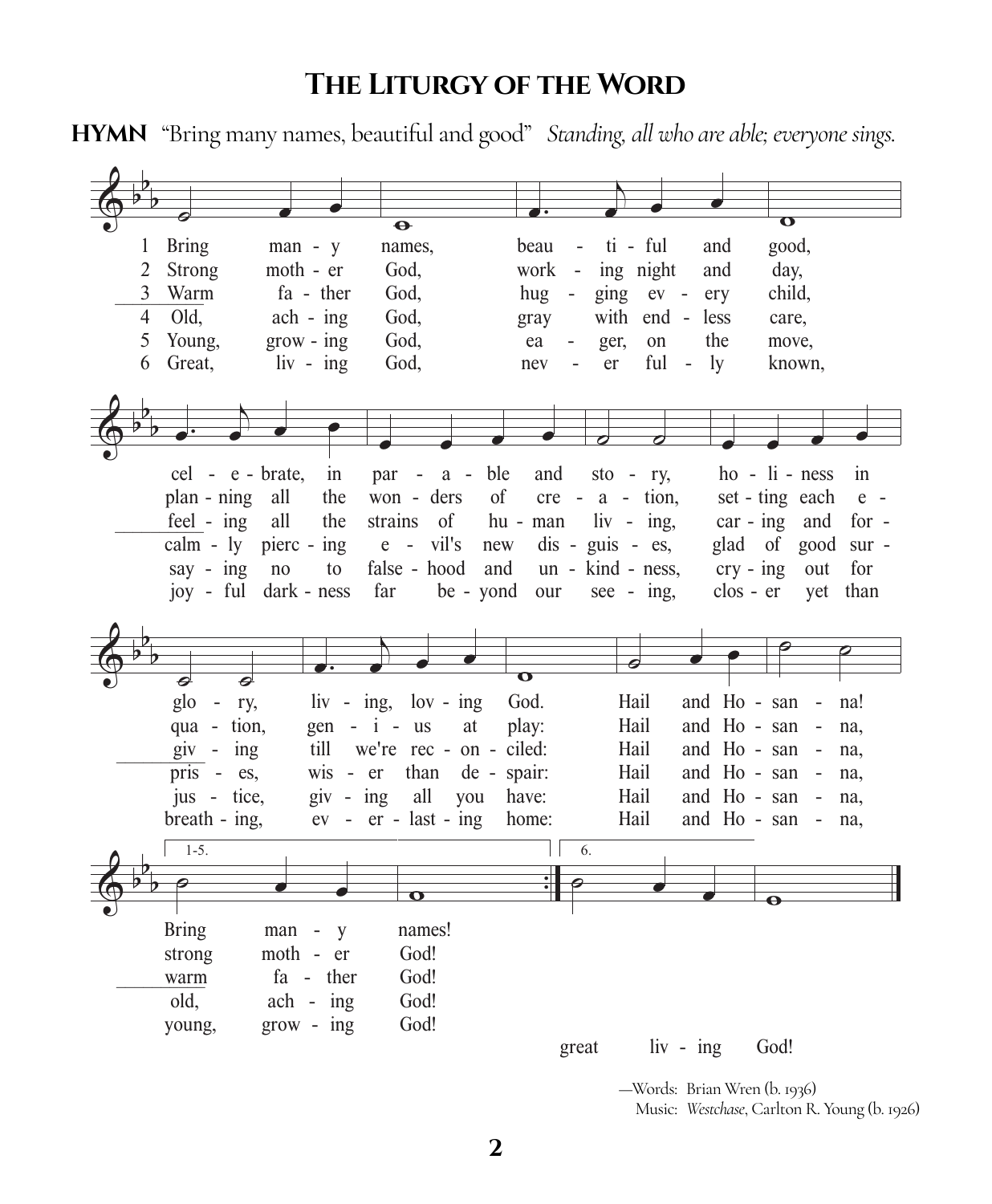## **ACCLAMATION AND COLLECT FOR PURITY** *Remain standing.*

Celebrant: Alleluia. Christ is risen.

People: The Lord is risen indeed. Alleluia.

All: Almighty God, to you all hearts are open, all desires known, and from you no secrets are hid: Cleanse the thoughts of our hearts by the inspiration of your Holy Spirit, that we may perfectly love you, and worthily magnify your holy Name; through Christ our Lord. Amen.

**GLORIA IN EXCELSIS** *Remain standing; everyone sings three times.*



—Setting: Jacques Bertier, Taizé

#### **COLLECT OF THE DAY**

Celebrant: The Lord be with you. People: And also with you. Celebrant: Let us pray.

*Remain standing; silence is kept.*

O God, whose Son Jesus is the good shepherd of your people: Grant that when we hear his voice we may know him who calls us each by name, and follow where he leads; who, with you and the Holy Spirit, lives and reigns, one God, for ever and ever. Amen.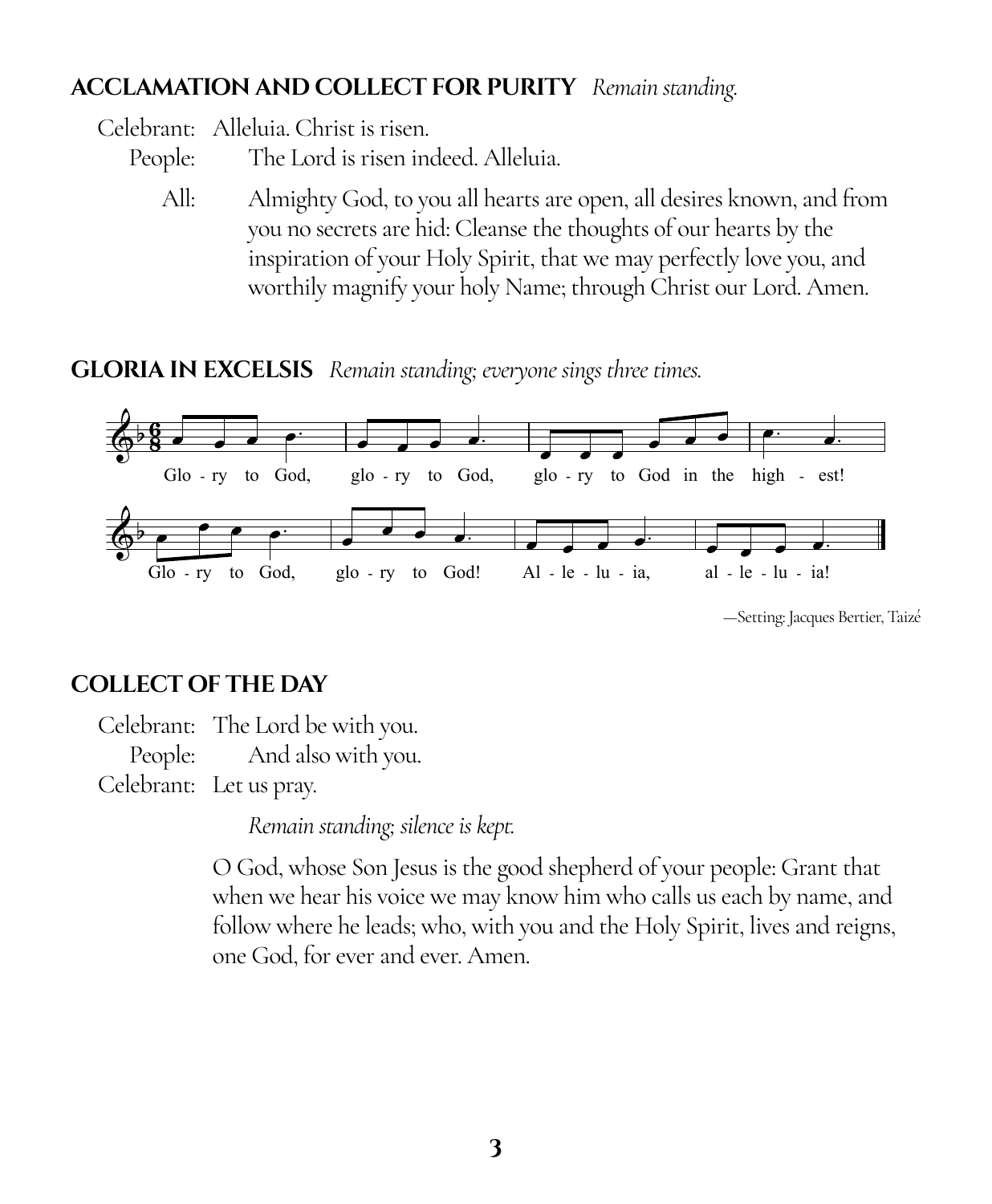# **FIRST LESSON** *Seated.*

A reading from the Acts of the Apostles (9:36–43).

Now in Joppa there was a disciple whose name was Tabitha, which in Greek is Dorcas. She was devoted to good works and acts of charity. At that time she became ill and died. When they had washed her, they laid her in a room upstairs. Since Lydda was near Joppa, the disciples, who heard that Peter was there, sent two men to him with the request, "Please come to us without delay." So Peter got up and went with them; and when he arrived, they took him to the room upstairs. All the widows stood beside him, weeping and showing tunics and other clothing that Dorcas had made while she was with them. Peter put all of them outside, and then he knelt down and prayed. He turned to the body and said, "Tabitha, get up." Then she opened her eyes, and seeing Peter, she sat up. He gave her his hand and helped her up. Then calling the saints and widows, he showed her to be alive. This became known throughout Joppa, and many believed in the Lord. Meanwhile he stayed in Joppa for some time with a certain Simon, a tanner.

Reader: The Word of the Lord. People: Thanks be to God.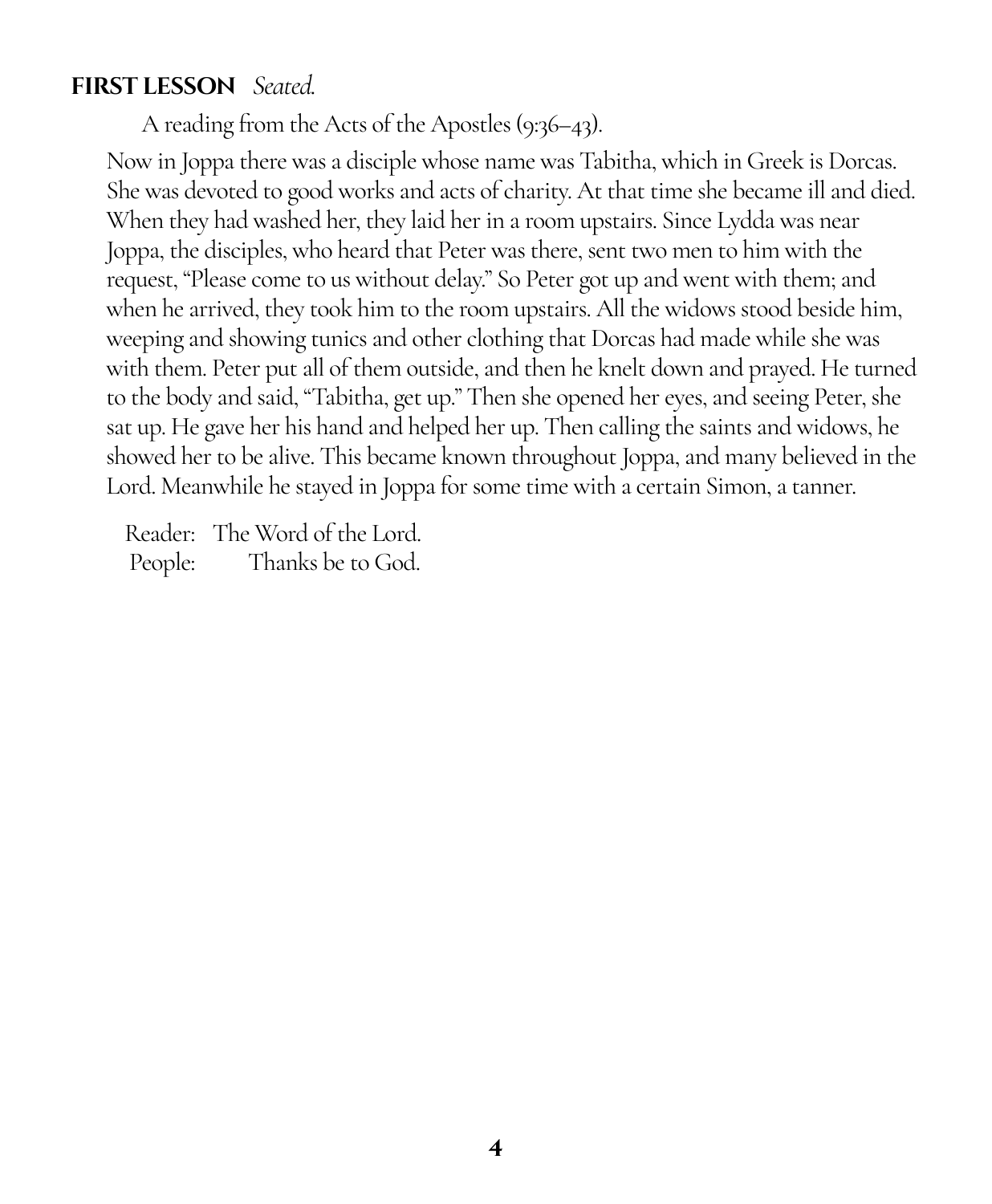

<sup>—</sup>Setting: Robert Knox Kennedy (b. 1945); Copyright © Robert Knox Kennedy, 1979

- $\frac{1}{1}$  The LORD is my shepherd; I shall not be in <u>want</u>.
- 2 He makes me lie down in green pastures and leads me beside still waters.
- 3 He revives my soul  $*$ and guides me along right pathways for his Name's sake.
- 4 Though I walk through the valley of the shadow of death, I shall fear no evil; \*

for you are with me; your rod and your staff, they comfort me.

- 5 You spread a table before me in the presence of those who trouble me; \* you have anointed my head with oil, and my cup is running over.
- 6 Surely your goodness and mercy shall follow me all the days of my life, \* and I will dwell in the house of the LORD for ever.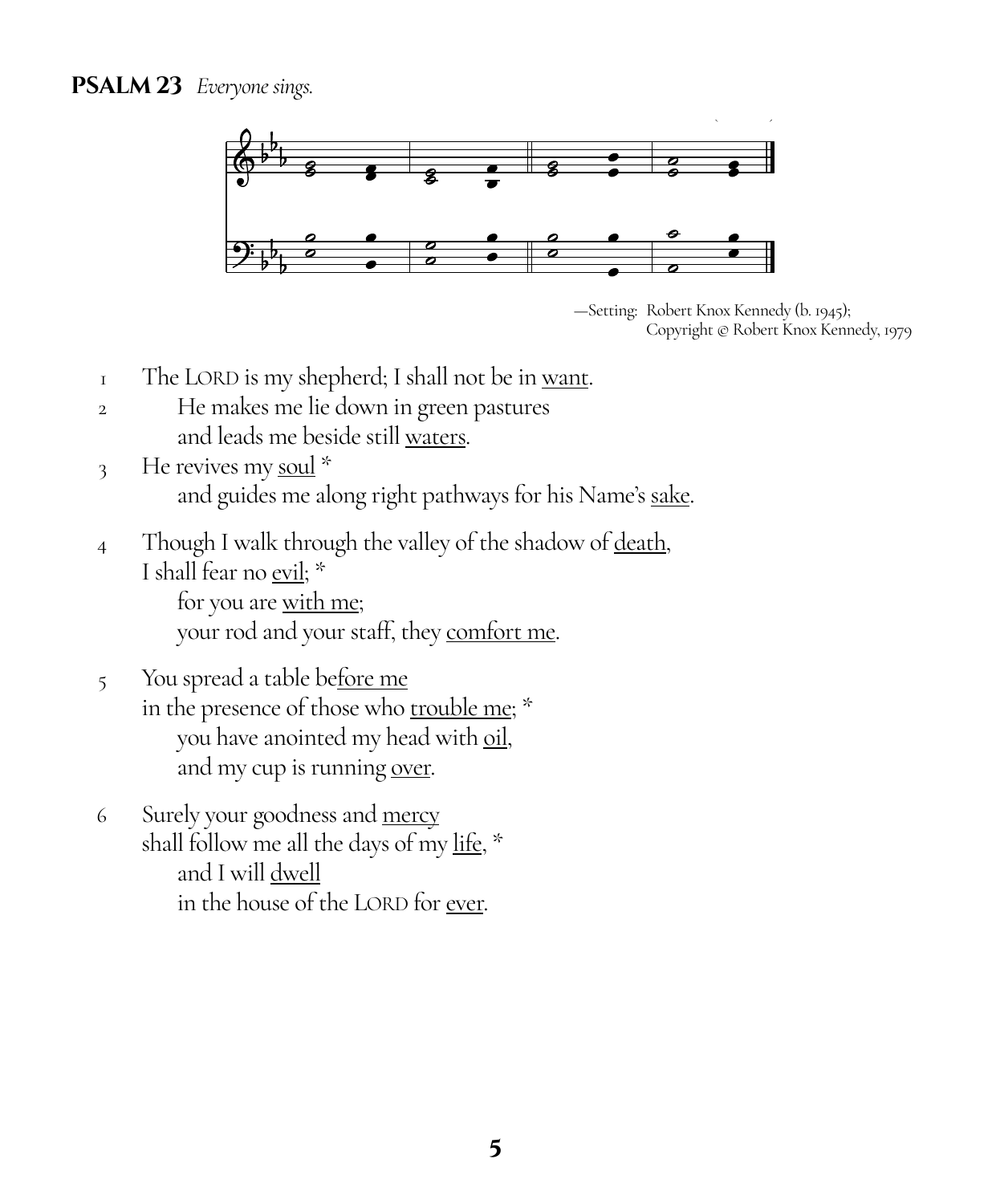# **SECOND LESSON Seated.**

A reading from the Revelation to John (7:9–17).

I looked, and there was a great multitude that no one could count, from every nation, from all tribes and peoples and languages, standing before the throne and before the Lamb, robed in white, with palm branches in their hands. They cried out in a loud voice, saying, "Salvation belongs to our God who is seated on the throne, and to the Lamb!" And all the angels stood around the throne and around the elders and the four living creatures, and they fell on their faces before the throne and worshiped God, singing, "Amen! Blessing and glory and wisdom and thanksgiving and honor and power and might be to our God forever and ever! Amen." Then one of the elders addressed me, saying, "Who are these, robed in white, and where have they come from?" I said to him, "Sir, you are the one that knows." Then he said to me, "These are they who have come out of the great ordeal; they have washed their robes and made them white in the blood of the Lamb. For this reason they are before the throne of God, and worship him day and night within his temple, and the one who is seated on the throne will shelter them. They will hunger no more, and thirst no more; the sun will not strike them, nor any scorching heat; for the Lamb at the center of the throne will be their shepherd, and he will guide them to springs of the water of life, and God will wipe away every tear from their eyes."

Reader: The Word of the Lord. People: Thanks be to God.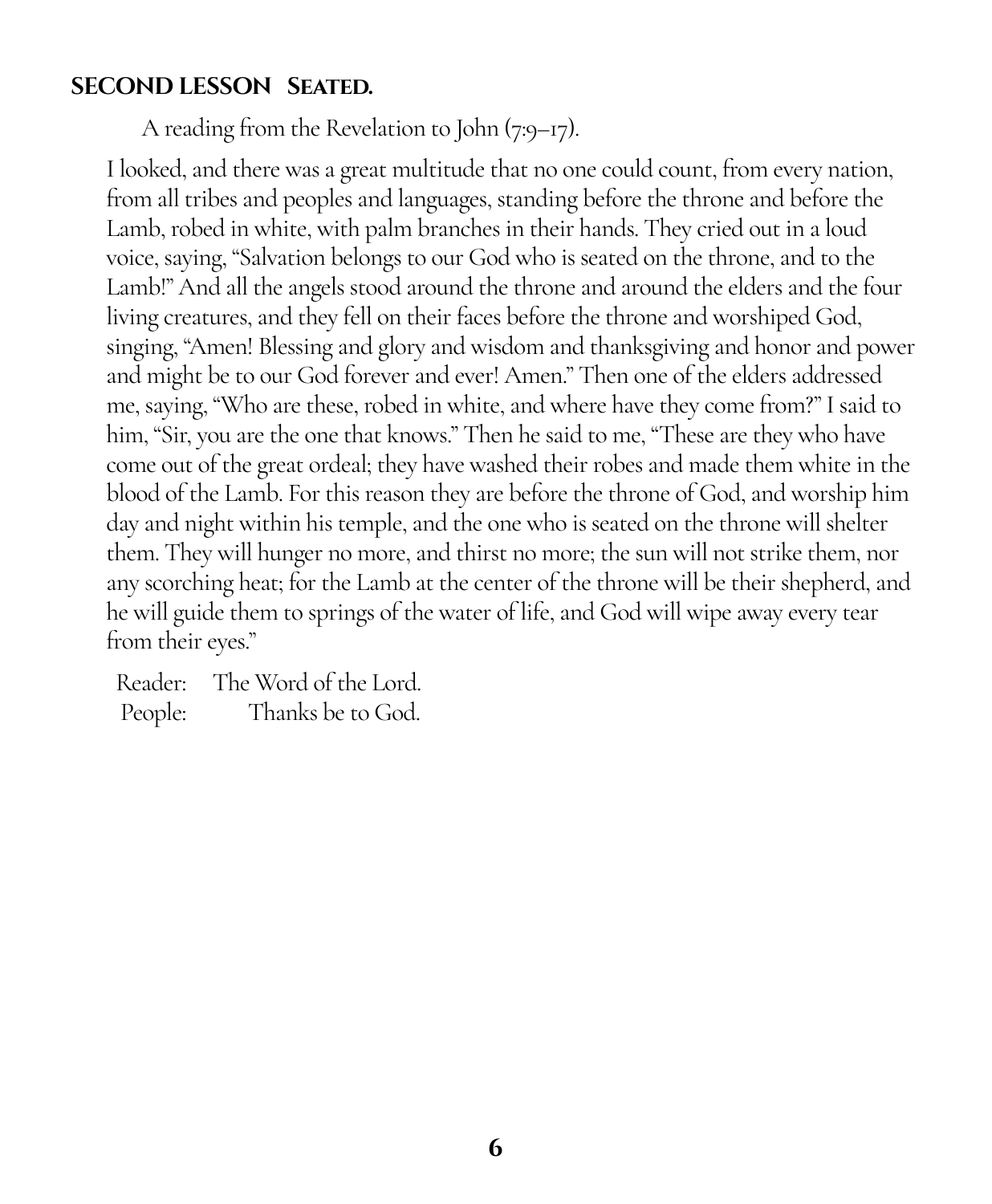**HYMN** "Who are these like stars appearing" *Standing, all who are able.*



—Words: Heinrich Theobald Schenk (1656–1727); tr. Frances Elizabeth Cox (1812–1897), alt. Music: *Zeuch mich, zeuch mich,* melody from *Geistreiches Gesang-buch,* 1698; harm. William Henry Monk ((1823–1889), alt.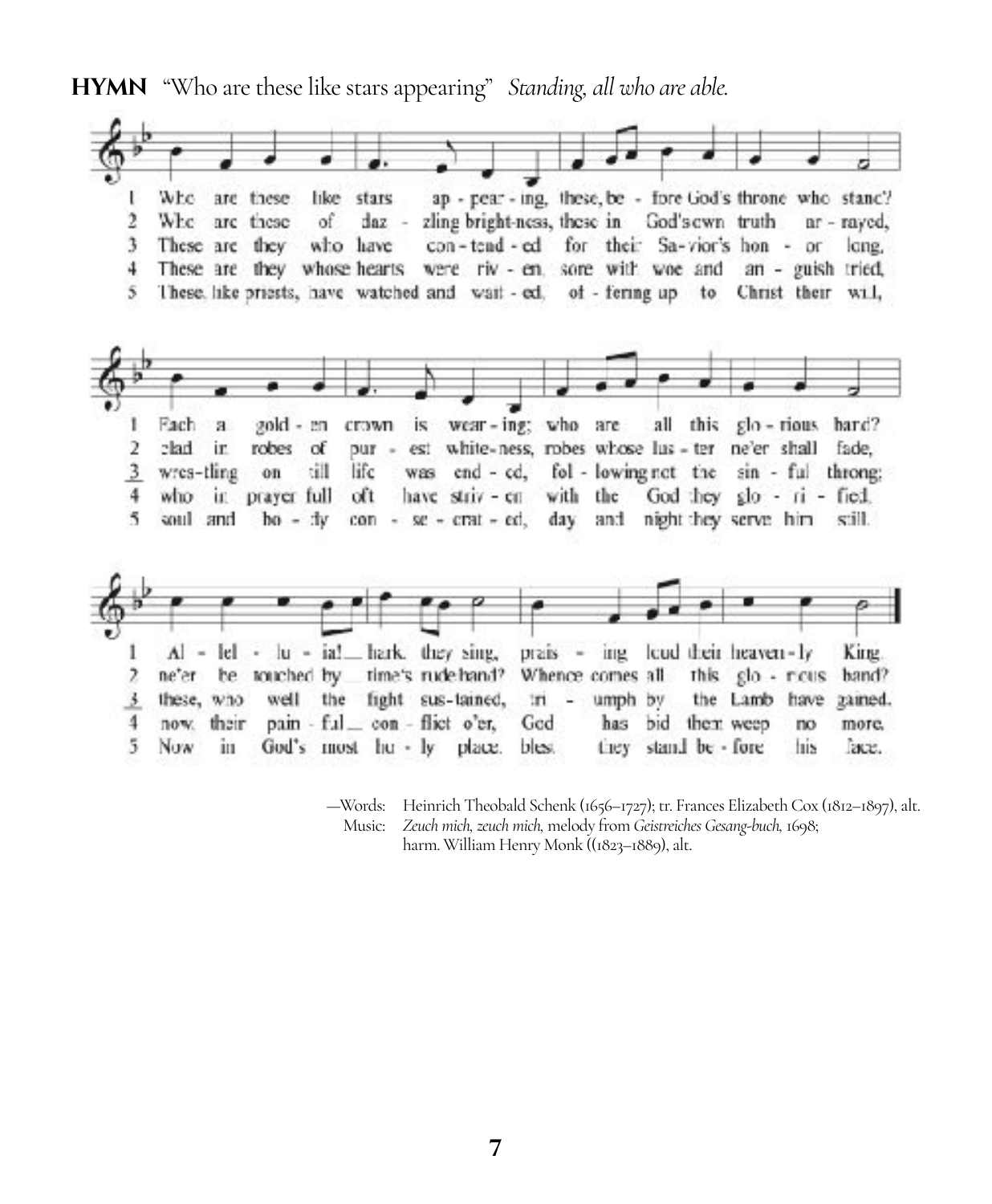# **GOSPEL** *Remain standing.*

Gospeler: The Holy Gospel of our Lord Jesus Christ according to John (10:22–30). People: Glory to you, Lord Christ.

At that time the festival of the Dedication took place in Jerusalem. It was winter, and Jesus was walking in the temple, in the portico of Solomon. So the Jews gathered around him and said to him, "How long will you keep us in suspense? If you are the Messiah, tell us plainly." Jesus answered, "I have told you, and you do not believe. The works that I do in my Father's name testify to me; but you do not believe, because you do not belong to my sheep. My sheep hear my voice. I know them, and they follow me. I give them eternal life, and they will never perish. No one will snatch them out of my hand. What my Father has given me is greater than all else, and no one can snatch it out of the Father's hand. The Father and I are one."

Gospeler: The Gospel of the Lord. People: Praise to you, Lord Christ.

*Children may join Ann Backus for Children's Chapel. They will return at the Peace.*

# **SERMON** Maddie Bell

Daniel Blackston Lydia Fields Brenna Smith Marie Tisdale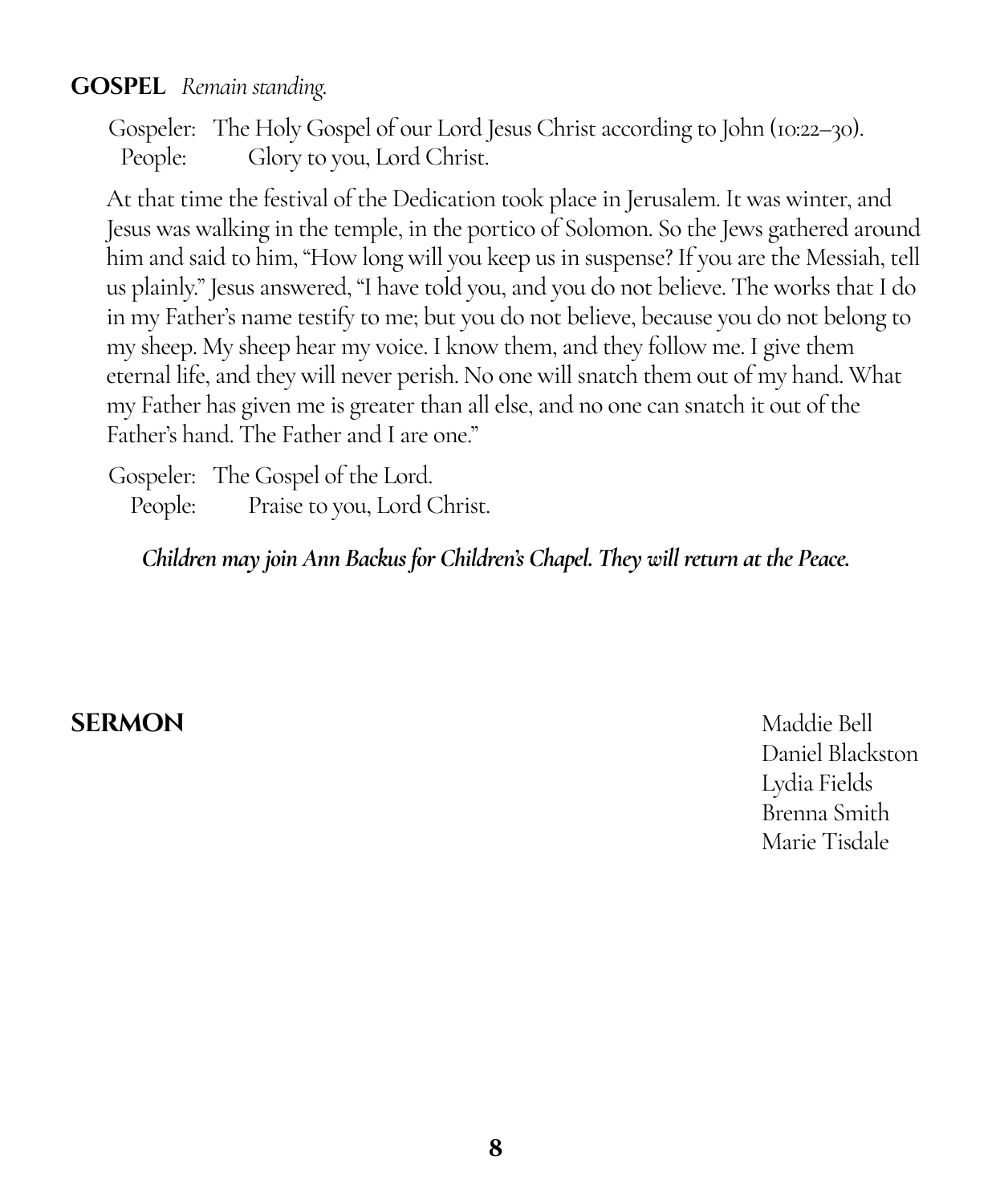**CREED** Standing, all who are able.



-Words: Sylvia G. Dunstan (1955-1993), alt. @ 1991 GIA Publications, Inc. All rights reserved. Music: Beach Spring, melody from The Sacred Harp, 1844

#### **PRAYERS OF THE PEOPLE** Remain standing.

- Leader: Today we pray in thanksgiving for they ways that God shepherds us as a loving and guiding mother, and we pray to the Good Shepherd, saying: Lord, you are our Shepherd; we shall not be in want.
- Leader: We pray for the church throughout the world, that its members show God's love. Lord, you are our Shepherd
- We shall not be in want. People: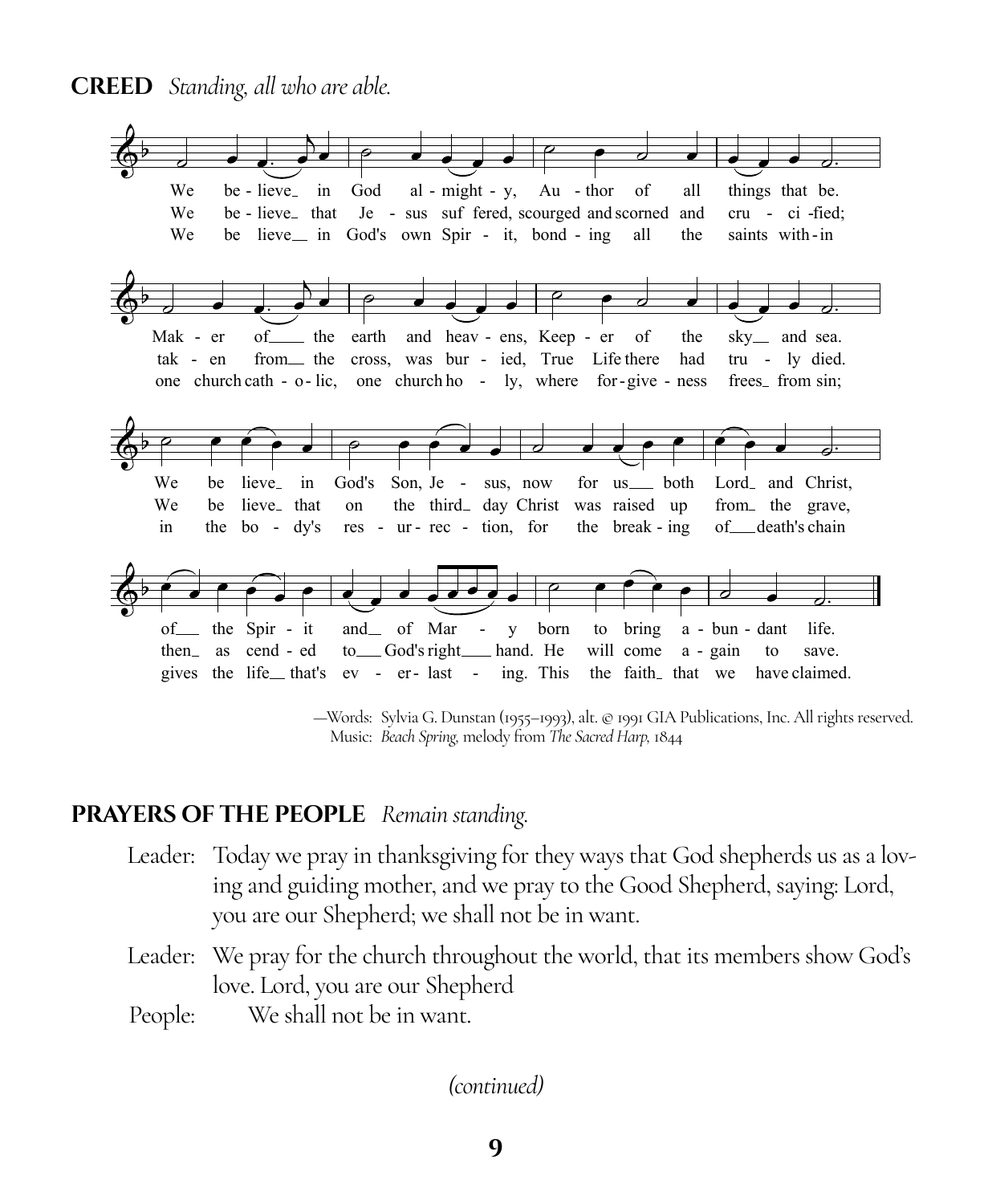- Leader: We pray that the leaders of the countries of the world work toward peace. Lord, you are our Shepherd;
- People: We shall not be in want.
- Leader: We pray for the health, peace, and happiness of everyone in the world. We give thanks for those celebrating birthdays and anniversaries. Lord, you are our Shepherd;
- People: We shall not be in want.
- Leader: We pray for all those taking exams, and for those in all places of learning. We pray for the Good Sam mission trip to Charleston. Lord, you are our Shepherd;
- People: We shall not be in want.
- Leader: We pray for those who suffer from sickness, both mental and physical, and those fighting addiction. We pray that all people will be embraced for who they are. We also pray for those who have been victims of natural disaster and for the safety of the deployed. We remember especially our parishioners:

| <b>ED &amp; MONA RAE</b> Archer | <b>ERIN</b> Keck              | THE RICHARDS FAMILY           |  |  |  |  |
|---------------------------------|-------------------------------|-------------------------------|--|--|--|--|
| <b>ANNE</b> Bender              | <b>MATTHEW Kilbey</b>         | <b>ELEANOR Ripley</b>         |  |  |  |  |
| <b>CLAUDIA</b> Bender           | <b>MELISSA</b> Shaw Kincaid   | <b>MARK</b> Ternes            |  |  |  |  |
| <b>BEVERLY</b> Burns            | <b>CAROLE</b> Kollmer         | <b>ROGER</b> Tibedo           |  |  |  |  |
| <b>CATHY</b> Chait              | <b>ANN</b> McClain            | <b>DAVE</b> Travins           |  |  |  |  |
| <b>GAIL</b> Cox                 | <b>CAROLYN &amp; DON</b>      | <b>DICCIE</b> Way             |  |  |  |  |
| <b>DOUG</b> Embler              | McConnell                     | <b>ALICE</b> Wegmann          |  |  |  |  |
| <b>BERGIE Flom</b>              | <b>BRAD</b> Minor             | <b>MICHELLE Welsh</b>         |  |  |  |  |
| <b>CLARKE</b> Harrison          | <b>ALETA</b> Monroe           | <b>BILL AND FAMILY Wilson</b> |  |  |  |  |
| <b>PEG Hess</b>                 | <b>LEE &amp; MIKE</b> Murdock | and                           |  |  |  |  |
| <b>ED</b> Hochnedel             | <b>FISHER Patrick</b>         | <b>FEROL</b> Yearout          |  |  |  |  |
| <b>BONNIE</b> Honaker           | <b>MEGAN</b> Quigley          |                               |  |  |  |  |
| <b>MARGE Hudson</b>             | <b>KRISSA</b> Randolph        |                               |  |  |  |  |
| <b>PATRICK &amp; SUSAN</b>      | <b>JOHN</b> Rea               |                               |  |  |  |  |
| Hundley                         | <b>NANCYE</b> Reeder          |                               |  |  |  |  |

Leader: Lord, you are our Shepherd; People: We shall not be in want.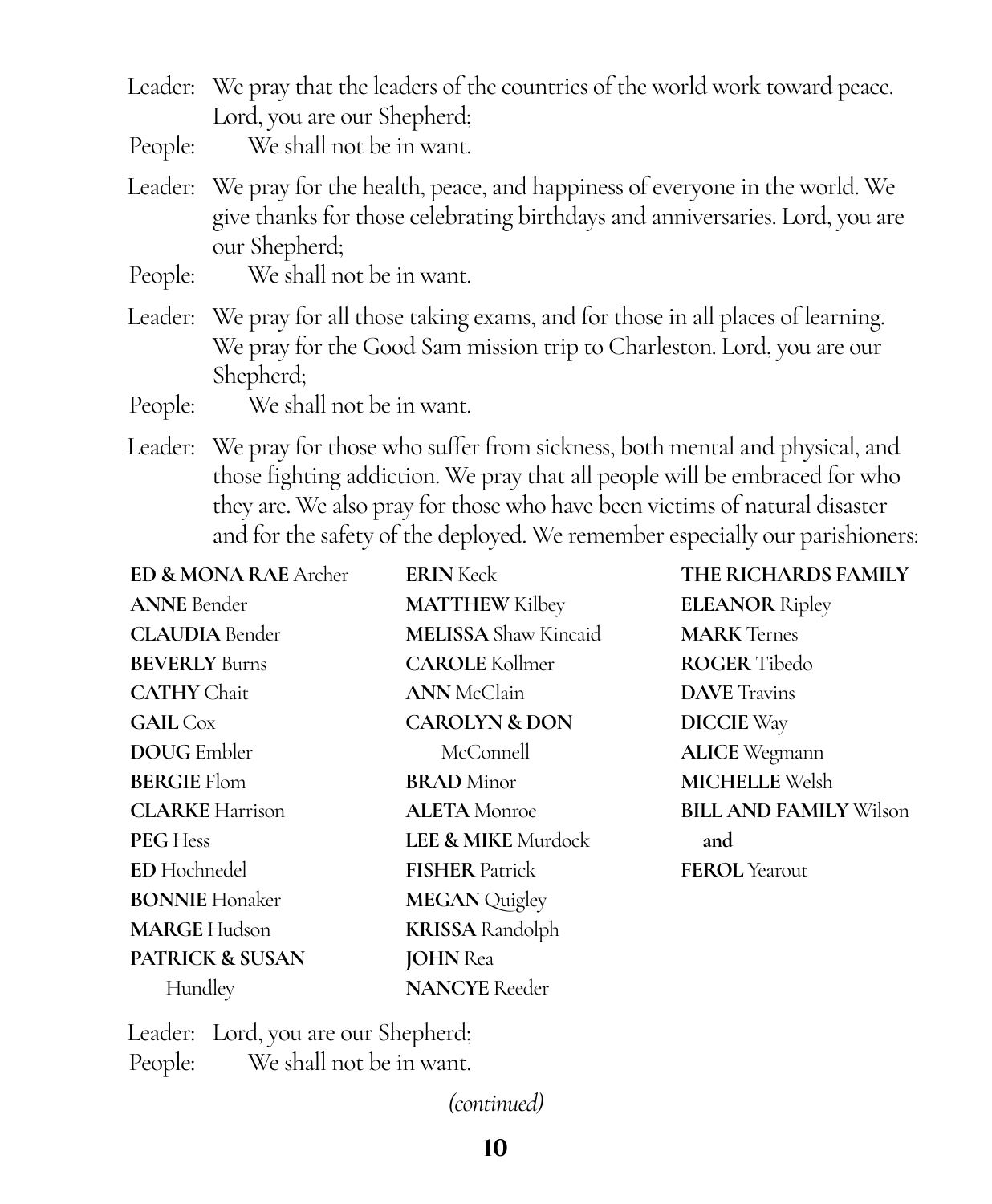- Leader: We pray for those who have departed this world, and for their friend and families who miss them. The Lord is our Shepherd;
- People: We shall not be in want.

*Silence may be kept.*

Celebrant: Most gracious and gentle God, from the womb of your love you gave birth to all creation, and in your Son Jesus Christ you reveal a loving-kindness that longs to gather up your children under the shadow of your wings: Hear and accept the prayers of your children. May all of your children experience motherly love as an outward and visible sign of your never-failing love. And through the love of all who mother, may we feel the warmth of your tender mercies and know the constancy of your unconditional love; through Jesus Christ our Lord, who lives and reigns with you and the Holy Spirit, one God, for ever and ever. *Amen.*

# **BLESSING OF 2022 GRADUATES** *Seated.*

- Rector: May God bless you with discomfort at easy answers, half-truths, and superficial relationships, so that you may live deep within your heart. *Amen.*
- Rector: May God bless you with anger at injustice, oppression, and exploitation, so that you may work for justice, freedom, and peace. *Amen.*
- Rector: May God bless you with tears to shed for those who suffer from pain, rejection, starvation, and war, so that you may reach out your hand to them and turn their pain into joy. *Amen.*
- Rector: May God bless you with enough foolishness to believe that you can make a difference in this world, that you can do what others claim cannot be done. *Amen.*

# *The Choir sings:*

The Lord bless you and keep you, The Lord lift his countenance upon you, And give you peace; The Lord make his face to shine upon you, And be gracious unto you. Amen.

—Setting: Peter C. Lutkin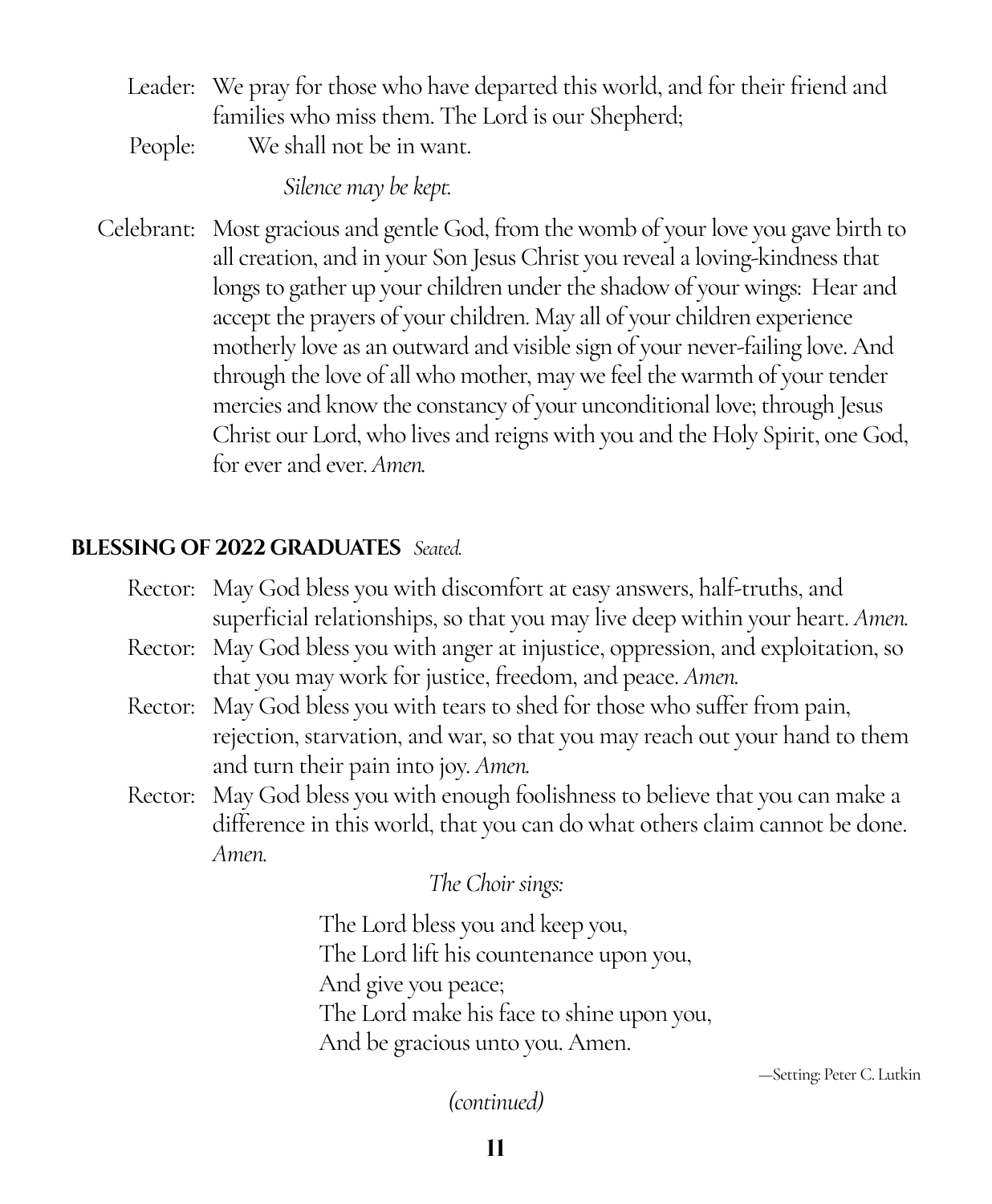Rector: And the blessing of God almighty, the Father, the Son, and the Holy Spirit, be upon you and remain with you always. Amen. People: Amen.

**PEACE** *Standing—all who are able.*

Celebrant: The peace of the Lord be always with you. People: And also with you.

*Greet one another in the name of the Lord.*

### **ANNOUNCEMENTS** *Seated.*

# **Holy Communion**

#### **OFFERTORY**

All that we are and all that we have comes from God. Let us offer our best to God in thanksgiving, remembering that God loves a cheerful giver. *(2 Corinthians 9:7)*

**ANTHEM** *Sung by the Choir.*

The Lord Is My Shepherd

The Lord is my shepherd, I shall not want; He maketh me to lie down in green pastures: He leadeth me beside the still waters. Yea, though I walk through the valley of the shadow of death, I will fear no evil: For you are with me, you will comfort me. Surely goodness and mercy shall follow me all the days of my life: And I will dwell in the house of the Lord for ever.

> —Words: From Psalm 23, adapted. Music: Howard Goodall (b. 1958)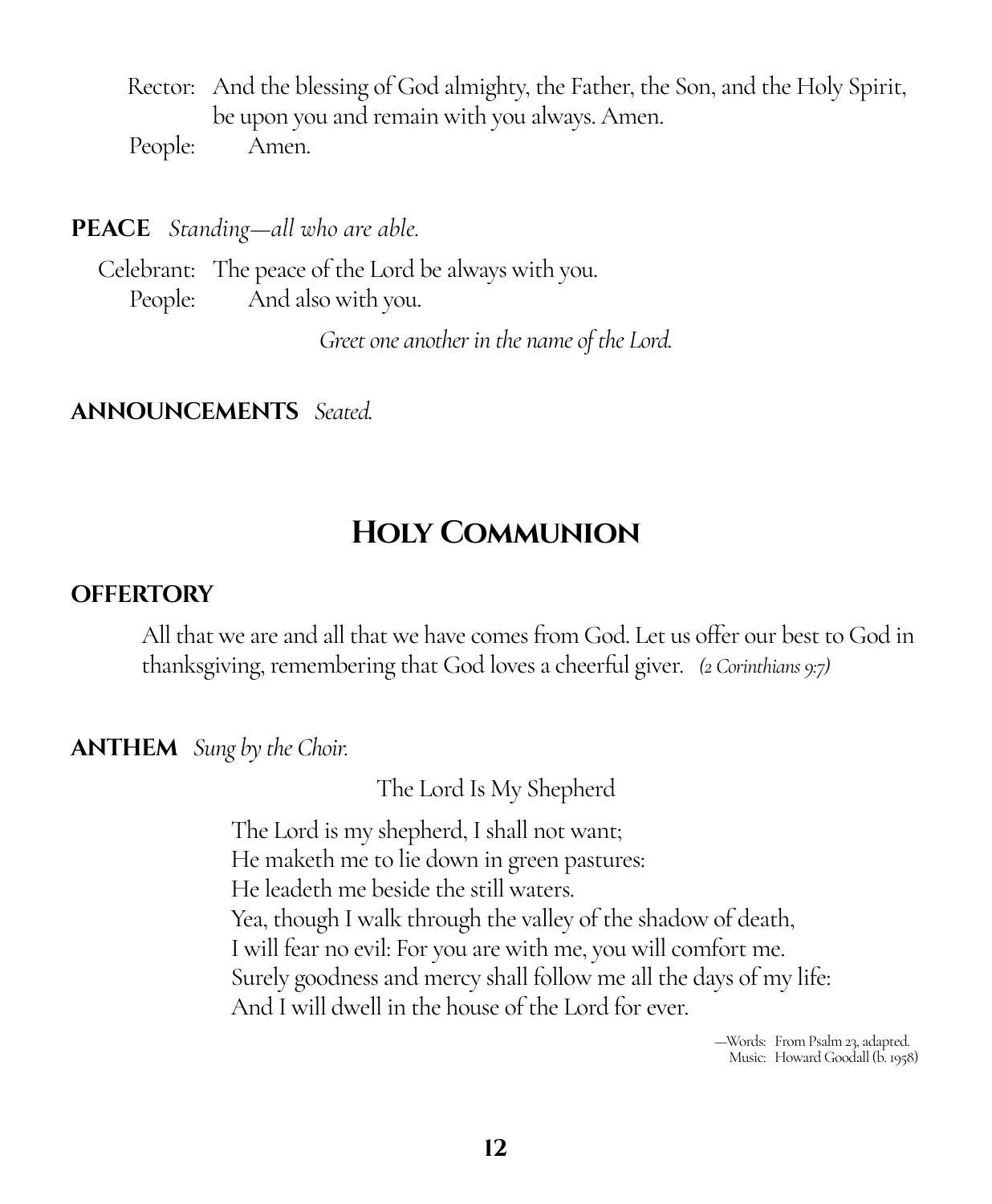

**HYMN** "For the beauty of the earth" *Standing, all who are able; everyone sings.*

### **THE GREAT THANKSGIVING** *Standing, all who are able.*

Celebrant: The Lord be with you. People: And also with you. Celebrant: Lift up your hearts. People: We lift them to the Lord. Celebrant: Let us give thanks to the Lord our God. People: It is right to give God thanks and praise. Celebrant: It is right, and a good and joyful thing, always and everywhere to give thanks to you, Father Almighty, Creator of heaven and earth. But chiefly are we bound to praise you for the glorious resurrection of your Son Jesus Christ our Lord; for he is the true Paschal Lamb, who was sacrificed for us, and has taken away the sin of the world. By his death he has destroyed death, and by his rising to life again he has won for us everlasting life. Therefore we praise you, joining our voices with Angels and Archangels and with all the company of heaven, who for ever sing this hymn to proclaim the glory of your Name: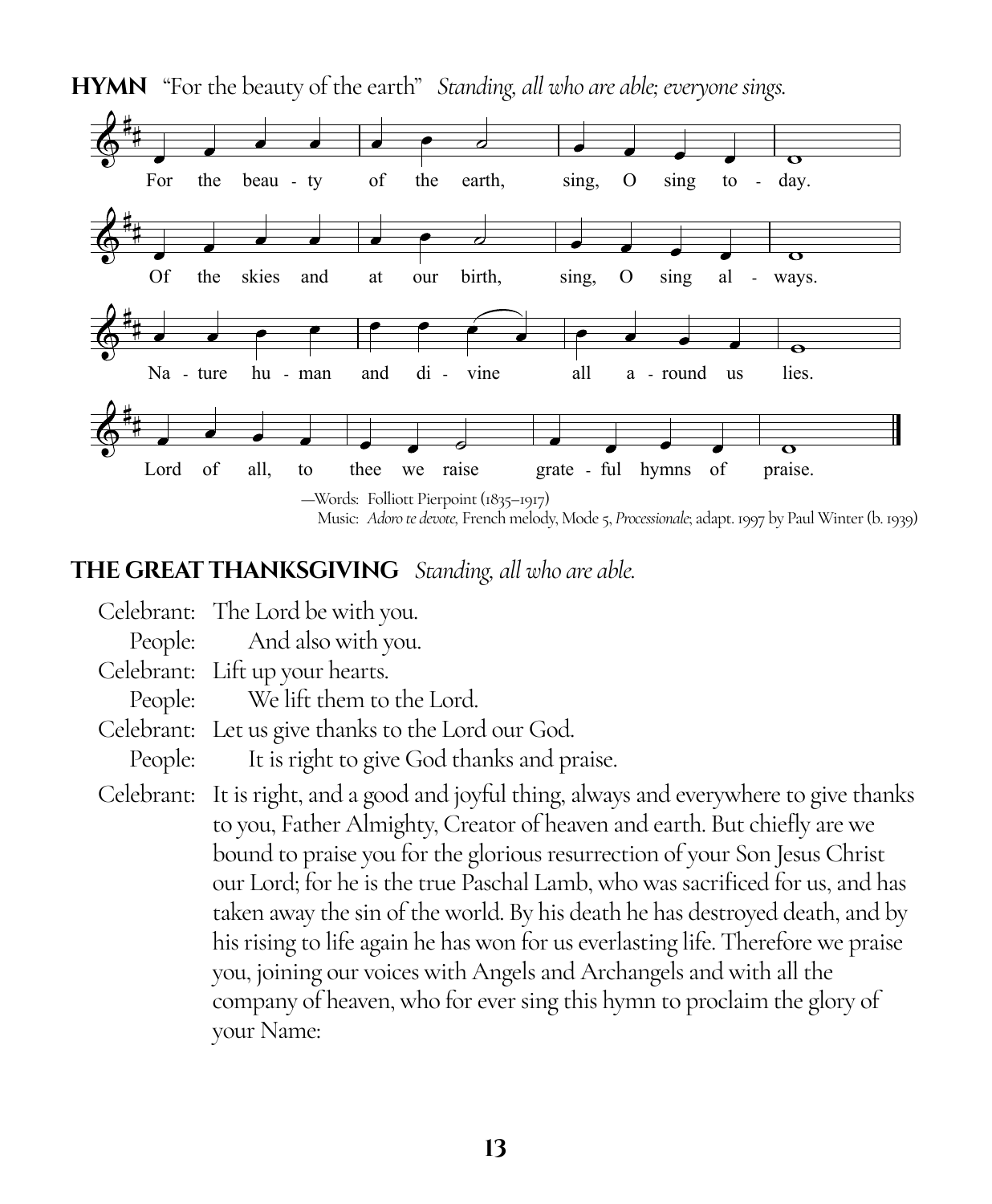

<sup>—</sup>Setting: Jonathan A. Tuuk, from *Mass in Honor of St. Andrew*

# *The people stand or kneel.*

Celebrant: Holy and gracious Father: In your infinite love you made us for yourself; and, when we had fallen into sin and become subject to evil and death, you, in your mercy, sent Jesus Christ, your only and eternal Son, to share our human nature, to live and die as one of us, to reconcile us to you, the God and Father of all.

> He stretched out his arms upon the cross, and offered himself, in obedience to your will, a perfect sacrifice for the whole world.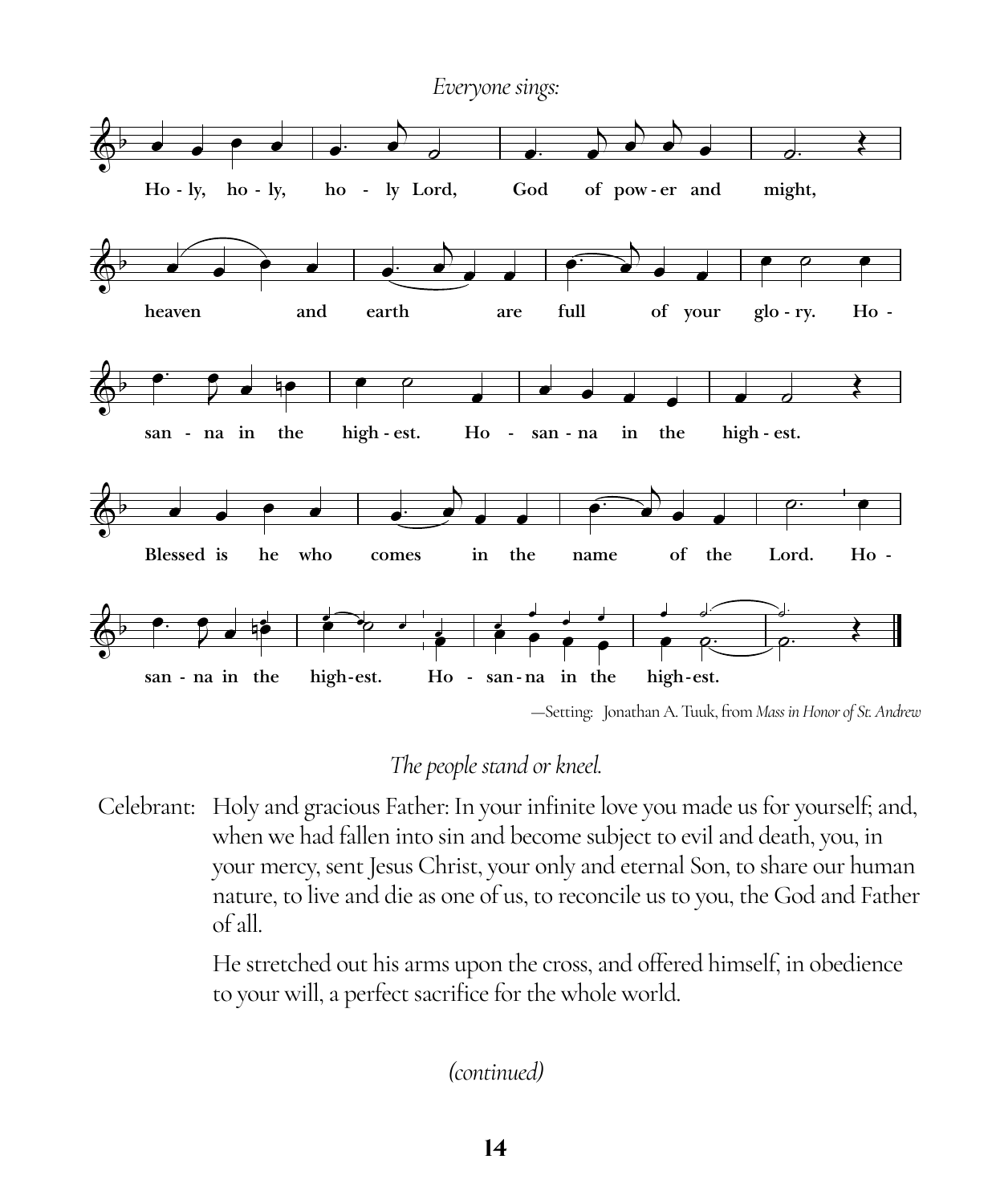Celebrant: On the night he was handed over to suffering and death, our Lord Jesus Christ took bread; and when he had given thanks to you, he broke it, and gave it to his disciples, and said, "Take, eat: This is my Body, which is given for you. Do this for the remembrance of me."

> After supper he took the cup of wine; and when he had given thanks, he gave it to them, and said, "Drink this, all of you: This is my Blood of the new Covenant, which is shed for you and for many for the forgiveness of sins. Whenever you drink it, do this for the remembrance of me."

Therefore we proclaim the mystery of faith:

- All: Christ has died. Christ is risen. Christ will come again.
- Celebrant: We celebrate the memorial of our redemption, O Father, in this sacrifice of praise and thanksgiving. Recalling his death, resurrection, and ascension, we offer you these gifts.

Sanctify them by your Holy Spirit to be for your people the Body and Blood of your Son, the holy food and drink of new and unending life in him. Sanctify us also that we may faithfully receive this holy Sacrament, and serve you in unity, constancy, and peace; and at the last day bring us with all your saints into the joy of your eternal kingdom.

All this we ask through your Son Jesus Christ. By him, and with him, and in him, in the unity of the Holy Spirit all honor and glory is yours, Almighty Father, now and for ever.

All: AMEN.

*Silence is kept as the ministers bow in thanksgiving.*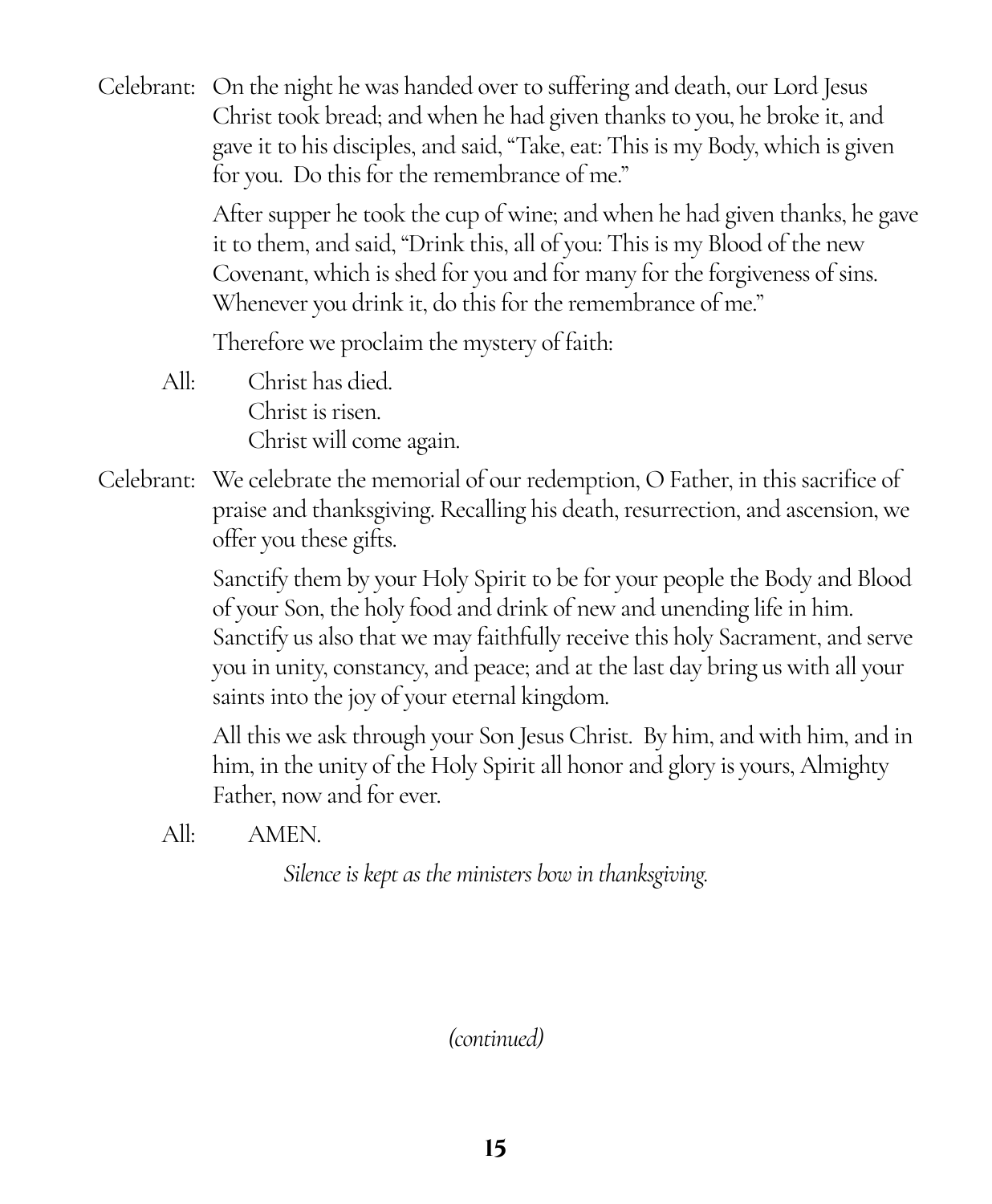Celebrant: And now, as our Savior Christ has taught us, we are bold to say,

All: Our Father, who art in heaven, hallowed be thy Name, thy kingdom come, thy will be done, on earth as it is in heaven. Give us this day our daily bread. And forgive us our trespasses as we forgive those who trespass against us. And lead us not into temptation, but deliver us from evil. For thine is the kingdom, and the power, and the glory, for ever and ever. Amen.

#### **THE BREAKING OF THE BREAD**



#### **INVITATION**

Celebrant: The Gifts of God for the People of God. Take them in remembrance that Christ died and was raised for you, and feed on him in your hearts by faith, with thanksgiving.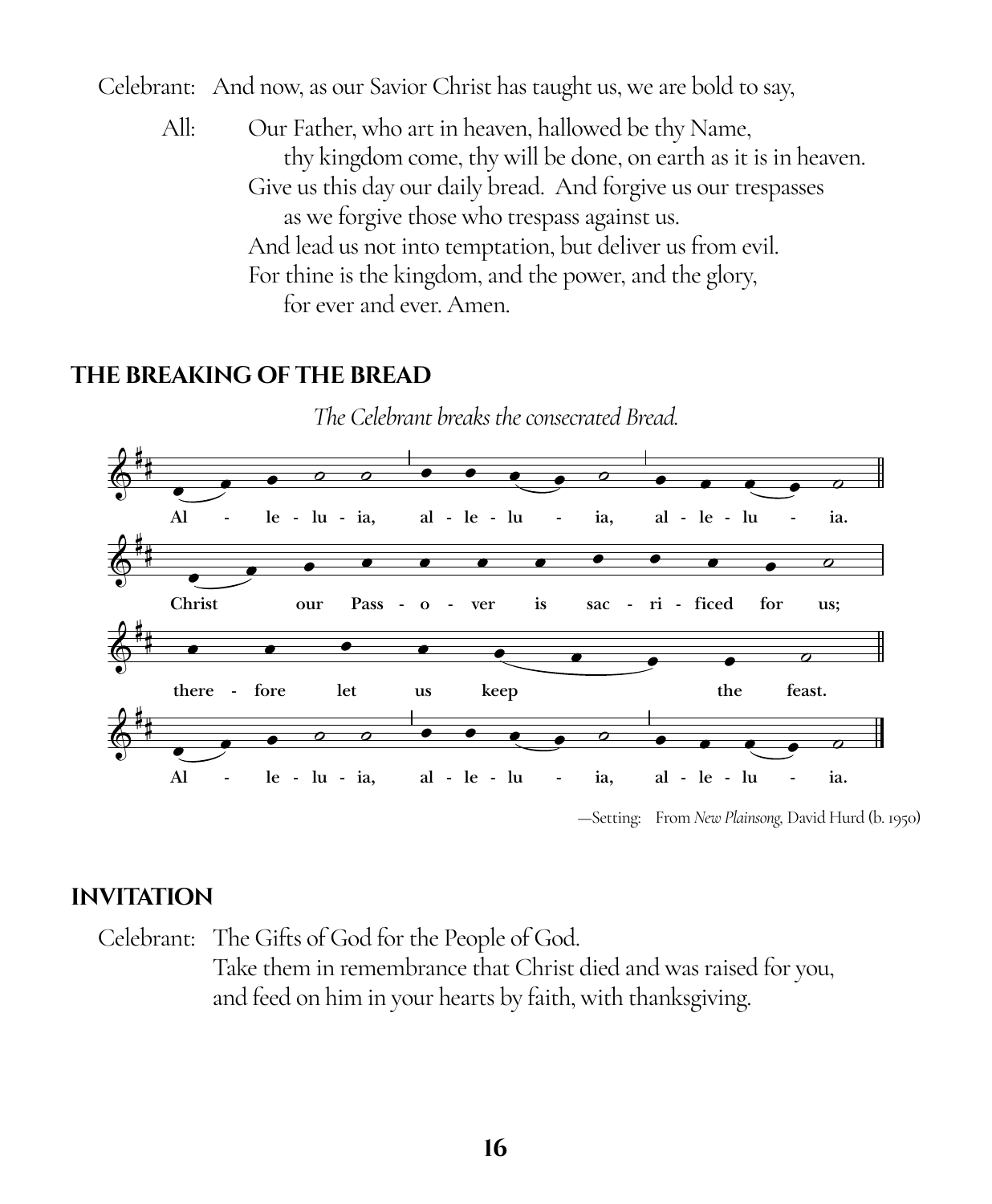#### **DURING COMMUNION**



HYMN "The Lord's my shepherd, I'll not want" Everyone sings.

-Words: Scottish Psalter, 1650

Music: New Britain, from Virginia Harmony, 1831, adapt. and arr. Fredrick Brabson (b. 1972)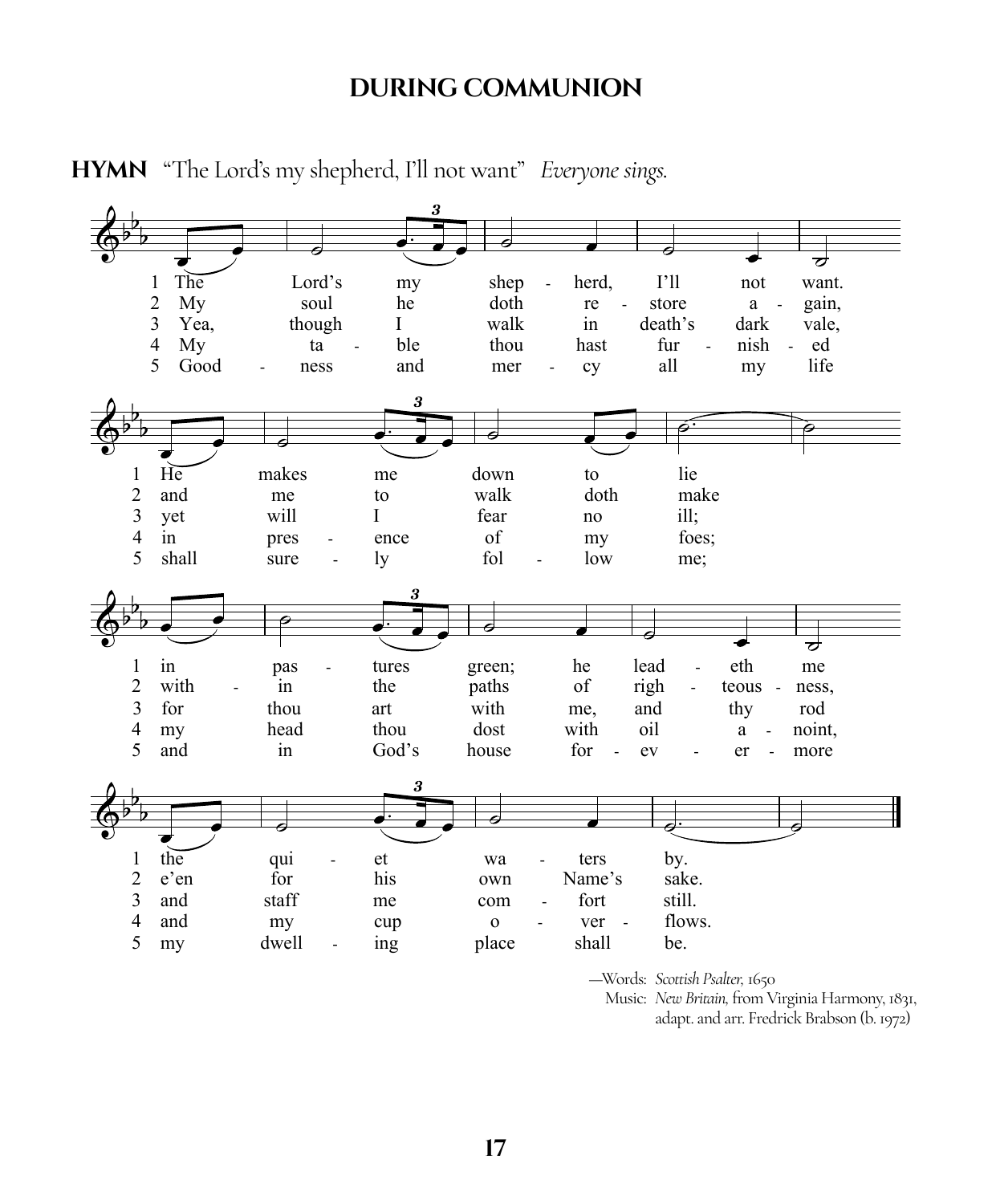**HYMN** "Leaning on the Everlasting Arms" *Everyone sings.*

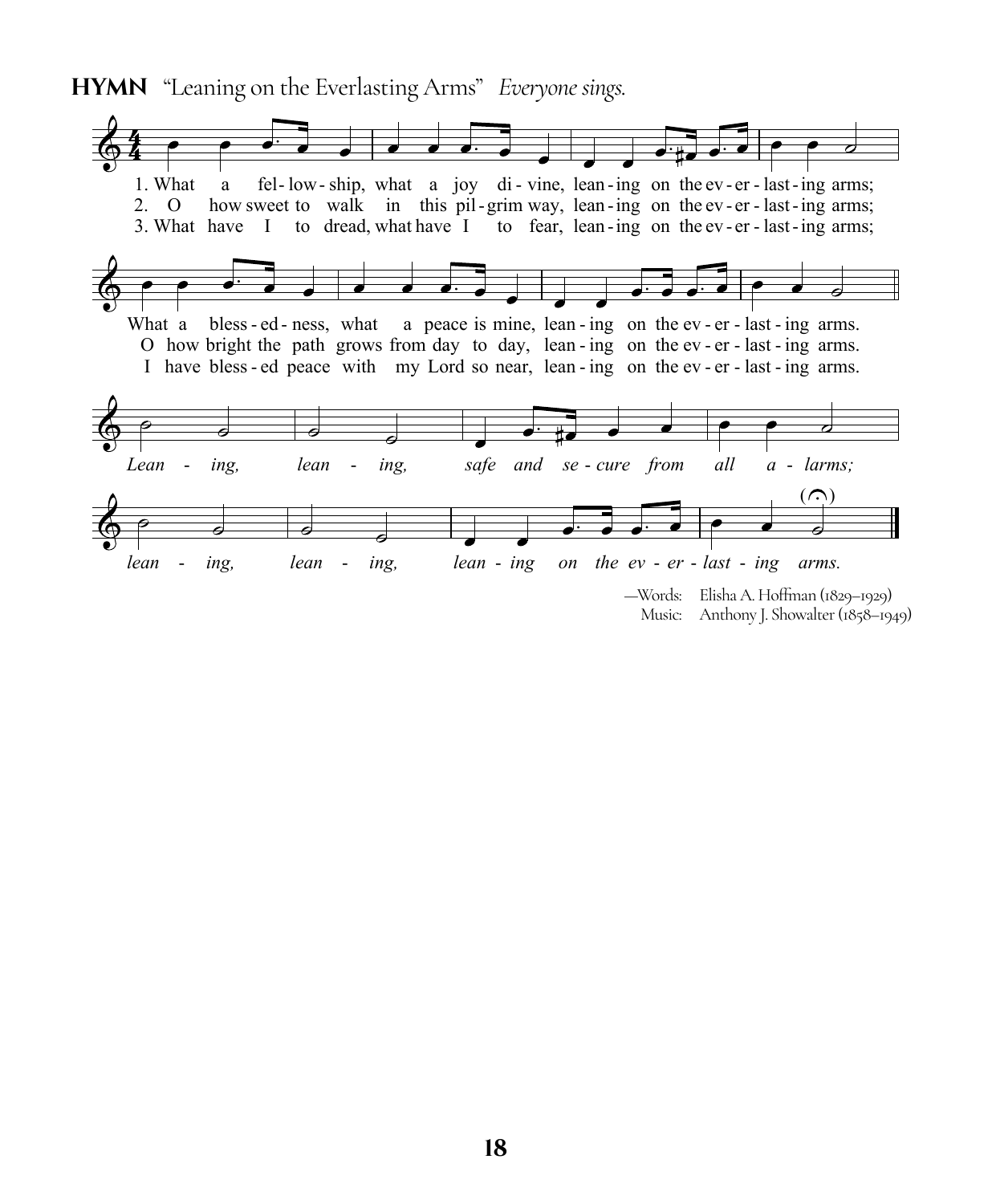**DOXOLOGY** Standing, all who are able.



#### **PRAYER OF THANKSGIVING AND MISSION** Remain standing.

Celebrant: Let us pray.

 $All.$ Eternal God, heavenly Father, you have graciously accepted us as living members of your Son our Savior Jesus Christ, and you have fed us with spiritual food in the Sacrament of his Body and Blood. Send us now into the world in peace, and grant us strength and courage to love and serve you with gladness and singleness of heart; through Christ our Lord. Amen.

**BLESSING** Remain standing.